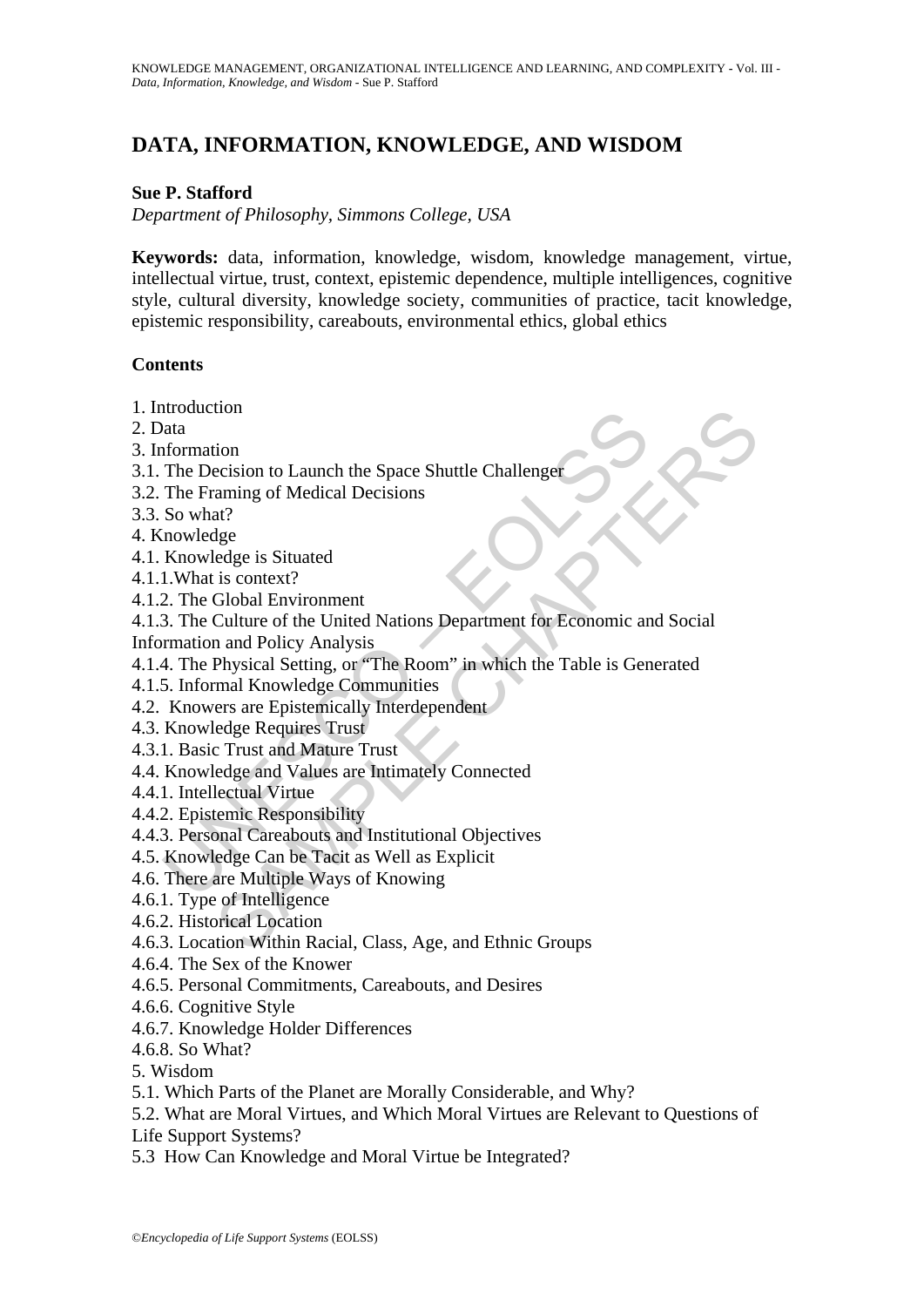5.4. Practical Wisdom 5.5. Whose Wisdom? Glossary Bibliography Biographical Sketch

#### **Summary**

erative. A necessary step in this process is to be clear about trantion, knowledge, and wisdom. This article introduces and expepts, pointing out their complexities, their relationships to retrainteis, and their optimal us A necessary step in this process is to be clear about the nature of c<br>A necessary step in this process is to be clear about the nature of c<br>pointing out their complexities, their relationships to one another, the<br>ges, and The peoples of the earth are faced with environmental damage inflicted by unsustainable patterns of growth and development that could threaten our ability to sustain human populations. Gathering information concerning the state of the planet, gaining knowledge concerning what the information means for sustainable development, and acting wisely in developing policies to manage activities globally is imperative. A necessary step in this process is to be clear about the nature of data, information, knowledge, and wisdom. This article introduces and explores each of these concepts, pointing out their complexities, their relationships to one another, their uncertainties, and their optimal use. Data are defined as simple facts, either quantitative or qualitative. Information is defined as organized data. Knowledge is defined as the ability to understand the meaning of information. This meaning is highly specialized; it changes as the context changes, as information is derived by different methods and mechanisms or communicated by different persons, and as the use to which it will be put changes. Wisdom is defined as the ability to act appropriately on knowledge. It requires an interdisciplinary synthesis and is informed and driven by values. As such it requires a sense of community and an atmosphere of trust to flourish. The gist of this article is that data, information and knowledge are necessary but not sufficient for supporting sustainable development and global security. Moving beyond knowledge concerning what information means to actions driven by a collective wisdom is essential.

# **1. Introduction**

According to business and labor leaders, the developed free-market countries are in the midst of a transformation to a knowledge society, a society in which knowledge will be the primary personal and economic resource. Developing countries will be close behind, transforming in similar ways. Natural resources, labor, and capital, long considered to be the only meaningful resources, will become secondary; they can be obtained and managed only if there is knowledge. In the new economy, what is truly valuable is the ability to *use* knowledge effectively, creatively and wisely. At the same time, the peoples of the earth are faced with environmental damage inflicted by unsustainable patterns of growth and development that could threaten our ability to sustain human populations.

Within this context, gathering information concerning the state of the planet, gaining knowledge concerning what the information means for sustainable development, and acting wisely in developing policies to manage activities globally is imperative. A necessary step in this process is to be clear about the nature of data, information, knowledge, and wisdom. This article introduces and explores each of these concepts, pointing out their complexities, their relationships to one another, their uncertainties,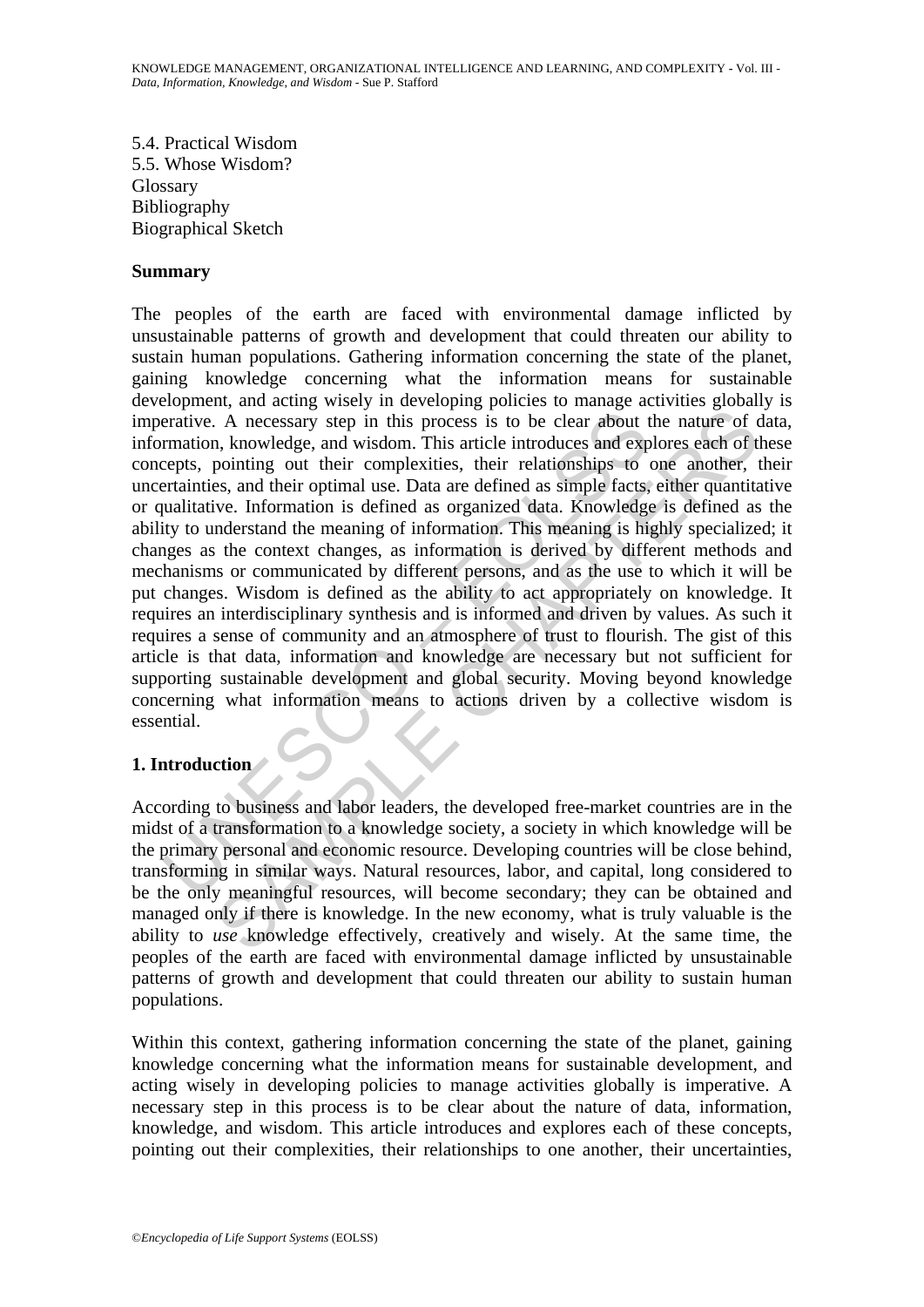and their optimal use. Data will be defined as simple facts, either quantitative or qualitative. Thus "16,562,000" is a quantitative datum, while "The population of Mexico City is large" is a qualitative datum. Information will be defined as organized data. Thus, Table 1 provides information.

|                | Source: United Nations, Dept. for Economic and Social Information and<br><b>Policy Analysis</b>                                                                                                                                                                                                                                                  |           |            |                                                   |                                   |                                   |
|----------------|--------------------------------------------------------------------------------------------------------------------------------------------------------------------------------------------------------------------------------------------------------------------------------------------------------------------------------------------------|-----------|------------|---------------------------------------------------|-----------------------------------|-----------------------------------|
|                |                                                                                                                                                                                                                                                                                                                                                  | A         | B          | $\mathbf C$                                       | D                                 | E                                 |
| <b>Rank</b>    | City,<br><b>Country</b>                                                                                                                                                                                                                                                                                                                          | Pop       | Pop        | <b>Annual</b>                                     | <b>Percent</b><br><b>Increase</b> | <b>Percent</b><br><b>Increase</b> |
|                |                                                                                                                                                                                                                                                                                                                                                  | (thousand | (thousand  | Growth                                            | for:                              | for:                              |
|                |                                                                                                                                                                                                                                                                                                                                                  | s)        | s          | Rate                                              |                                   |                                   |
|                |                                                                                                                                                                                                                                                                                                                                                  |           | projected) | (percent)                                         | 1975-                             | 1995-                             |
|                |                                                                                                                                                                                                                                                                                                                                                  | 1995      | 2015       | 1990-1995                                         | 1995                              | 2015                              |
|                |                                                                                                                                                                                                                                                                                                                                                  |           |            |                                                   |                                   |                                   |
| $\mathbf{1}$   | Tokyo, Japan                                                                                                                                                                                                                                                                                                                                     | 26,959    | 28,887     | 1.45                                              | 36.36                             | 7.15                              |
| $\overline{2}$ | Mexico City,<br>Mexico                                                                                                                                                                                                                                                                                                                           | 16,562    | 19,180     | 1.81                                              | 47.4                              | 15.81                             |
| 3              | Sao Paulo,<br><b>Brazil</b>                                                                                                                                                                                                                                                                                                                      | 16,533    | 20,320     | 1.84                                              | 64.56                             | 22.91                             |
| $\overline{4}$ | New York<br>City, U.S.                                                                                                                                                                                                                                                                                                                           | 16,332    | 17,602     | 0.34                                              | 2.85                              | 7.78                              |
|                | Knowledge will be defined as the ability to understand the meaning of information. This<br>meaning is highly specialized; it changes as the context changes, as information is<br>derived by different methods and mechanisms or communicated by different persons                                                                               |           |            | Table 1: Population of the World's Largest Cities |                                   |                                   |
|                | and as the use to which it will be put changes. Wisdom will be defined as the ability to<br>act appropriately on knowledge. It requires an interdisciplinary synthesis and is<br>informed and driven by values. As such it requires a sense of community and an                                                                                  |           |            |                                                   |                                   |                                   |
|                | atmosphere of trust to flourish.<br>Data and information have been carefully analyzed for quite some time, and much has                                                                                                                                                                                                                          |           |            |                                                   |                                   |                                   |
|                | been learned. Knowledge and wisdom are more elusive, and even though they have<br>been the subject of philosophical discourse for centuries, these concepts have jus<br>recently been revisited in an effort to derive practical guidance from them. The<br>increasing inclusion of diverse voices (specifically, women and "non-western" voices |           |            |                                                   |                                   |                                   |

Table 1: Population of the World's Largest Cities

Data and information have been carefully analyzed for quite some time, and much has been learned. Knowledge and wisdom are more elusive, and even though they have been the subject of philosophical discourse for centuries, these concepts have just recently been revisited in an effort to derive practical guidance from them. The increasing inclusion of diverse voices (specifically, women and "non-western" voices) has led to significant advances in our understanding of the nature of knowledge. A whole set of subjective factors – gender, race, class, age, education, historical location, religious and political identifications, and personal careabouts and enthusiasms – has been determined to be significant to knowing and knowledge. Furthermore, knowers are now recognized to be epistemically dependent upon one another; this dependence makes creating, holding, applying, and sharing knowledge a collaborative effort. Research also suggests that there are multiple ways of knowing that can make efforts at collaboration both more difficult and, ultimately, more productive. Finally, knowledge and values are intimately connected. We come to know what we care to know, and thus a full accounting of our knowledge will include the values that drive it.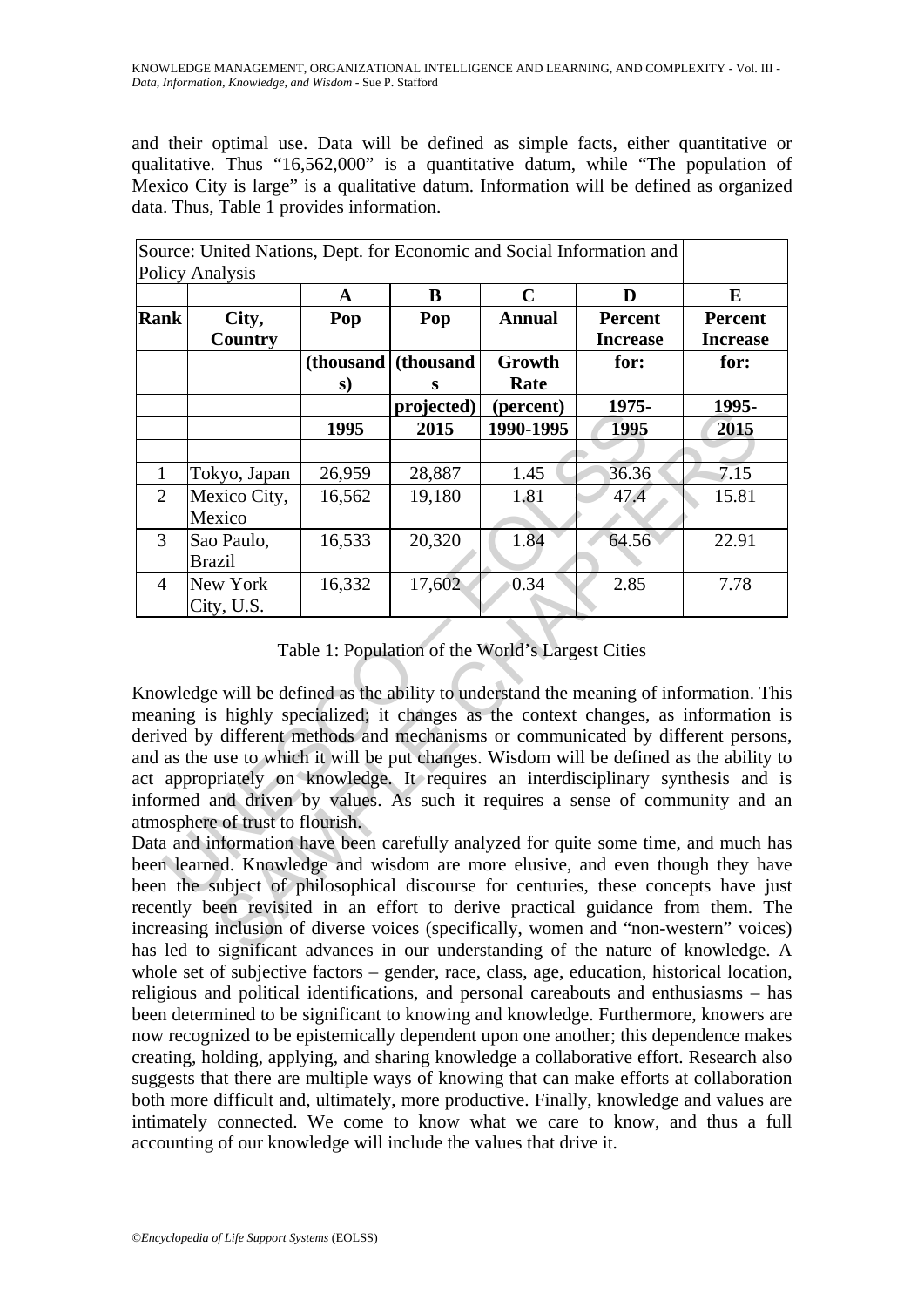Knowledge alone is not enough, however. To thrive on a planet with increasing populations and diminishing resources, appropriate action must be taken on existing knowledge. This requires negotiating meanings and values across disciplines and across cultural differences. It requires a knowledge community that allows for trusting epistemic relations, not just interactions. Aristotle's notions of intellectual and moral virtue are helpful in understanding how the development of intellectual and moral character can create the motivation required to apply knowledge wisely.

wledge and wisdom are less well understood. Thus this article w<br>ussions of data and information, and focus most attention of<br>lom.<br>**ata**<br>**ata**<br>**ata**<br>**ata**<br>**ata**<br>**ata**<br>**ata**<br>**ata**<br>**ata**<br>**ata**<br>**ata**<br>**ata**<br>**ata**<br>**ata**<br>**a**<br>**ata** The gist of this article is that data, information and knowledge are necessary but not sufficient for supporting sustainable development and global security. Moving beyond knowledge concerning what information means to actions driven by a collective wisdom is essential. The nature of data and information is relatively well understood; obtaining data and presenting information pose challenges that will be discussed below. Knowledge and wisdom are less well understood. Thus this article will begin with brief discussions of data and information, and focus most attention on knowledge and wisdom.

# **2. Data**

Masses of data by themselves have little or no value. Nonetheless, the careful collection and storage of relevant data is essential to any knowledgeable enterprise. Data collection at an international level presents multiple difficulties such as:

- disagreement concerning which data are relevant
- lack of consistent definitions
- use of different statistical methods
- gaps in data as a result of haphazard collection efforts
- inaccurate data as a result of flawed collection methods
- the overburdening of data collection systems

When data are intelligently organized they convey information, and what information is conveyed depends upon just how the data are organized.

# **3. Information**

Frame and wisdom are less well understood. Thus this article will begin with a<br>c and wisdom are less well understood. Thus this article will begin with s<br>of data and information, and focus most attention on knowledge<br>of re Information is organized data. Database technology, statistical analysis software, and graphing software allow the electronic storage, transmission and display of data in myriad forms and configurations. Indeed, the dissemination of information has been made so easy that problems of information overload have been created. Careful decisions must be made concerning what information should be given, to whom, and how often. Answers to these questions are highly context dependent, and require the combined expertise of domain specialists, computer technologists, and policy makers.

One question regarding information that deserves close attention is this: How should the information be presented? When the right data are in the right place at the right time and are organized in the right way they become information. Research has shown that some methods of displaying and analyzing data are better than others, and this means that the movement from mere data to information must be undertaken with care. Policy makers base their policies on the information available to them, and the organization and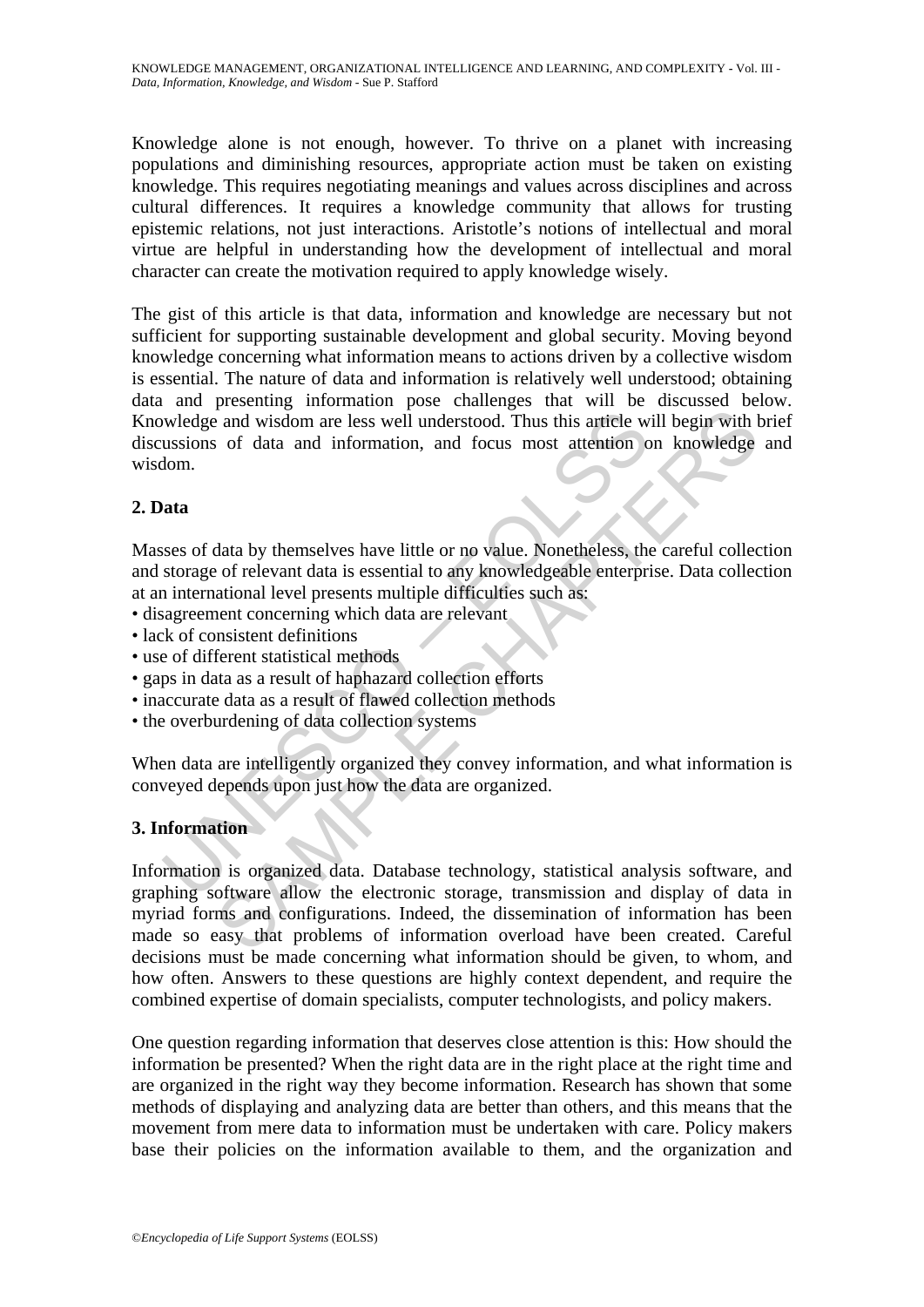display of data that constitute that information can have momentous consequences. Two cases will serve to illustrate this important point.

# **3.1. The Decision to Launch the Space Shuttle Challenger**

On January 28, 1986 the U.S. space shuttle Challenger exploded and seven astronauts died. The cause of the accident was traced to two rubber O-rings that lost their resiliency because of the cold temperature (ambient temperatures were in the low 30s and the O-rings were less than  $20^{\circ}$  F) on the day of the launch. Lacking resiliency, the O-rings leaked, and a torch-like flame burned through the side of one of the booster rockets. That flame engulfed the fuel tank, which then ruptured and exploded, destroying the shuttle. In his book *Visual Information*, Edward R. Tufte gives a fascinating analysis of the information available to those who made the decision to launch the shuttle. This information consisted of 13 charts prepared by the Morton Thiokol engineers who designed the rocket. The information was faxed to NASA, the government agency responsible for the flight, on the day before the launch. Based on this information, the Thiokol engineers opposed the launching, their first "no launch" recommendation in 12 years. The charts failed to convince the decision makers and NASA, however, and the launch was approved.

manny analysis on an information availance to most way may<br>be the shuttle. This information consisted of 13 charts prepared<br>whol engineers who designed the rocket. The information was far-<br>mment agency responsible for the analysis of une information avanable to uose who mad the decision<br>shuttle. This information consisted of 13 charts prepared by the Mo<br>gineers who designed the rocket. The information was faxed to NASA,<br>t agency responsibl All of the data to support a no-launch decision were available at the time of the launch decision. The problem was that the charts failed to display the relevant data in a way that the causal relationship between cold temperatures and O-ring failure could be seen. For example, one chart displayed data about blow by (soot detected in the joints upon post-launch examination) and temperature for two launches. No data about erosion of the O-rings were included, and the data were limited to just two launches. Other charts provided data for test motors, data showing no O-ring erosion on warm day launches, and data showing some erosion on warm day launches. What was needed was a table that showed the complete history of temperatures and O-ring conditions for all 24 previous launches. Had the data been displayed in such a table, it would have been obvious that the Challenger would be at risk. While two launches on warm days resulted in some O-ring damage, every launch below  $66<sup>0</sup>$  F resulted in damaged O-rings. The Challenger was scheduled to be launched at temperatures predicted to be  $29^0$  F, a full  $37^0$  F cooler than 66<sup>0</sup> F.

What can be learned from this story? Some ways of organizing data are better than others. Data are organized and information is displayed to support particular intellectual tasks. The way in which this is done significantly affects the ability of decision makers to make knowledgeable decisions.

# **3.2. The Framing of Medical Decisions**

Research has shown that the way in which data are framed and problems formulated can have a significant impact on how people make decisions. McNeil, Pauker, & Tversky report on a series of studies that show that preferences among options for medical treatment are influenced dramatically by the way in which data concerning probabilistic outcomes are organized and presented. In one study participants were given a choice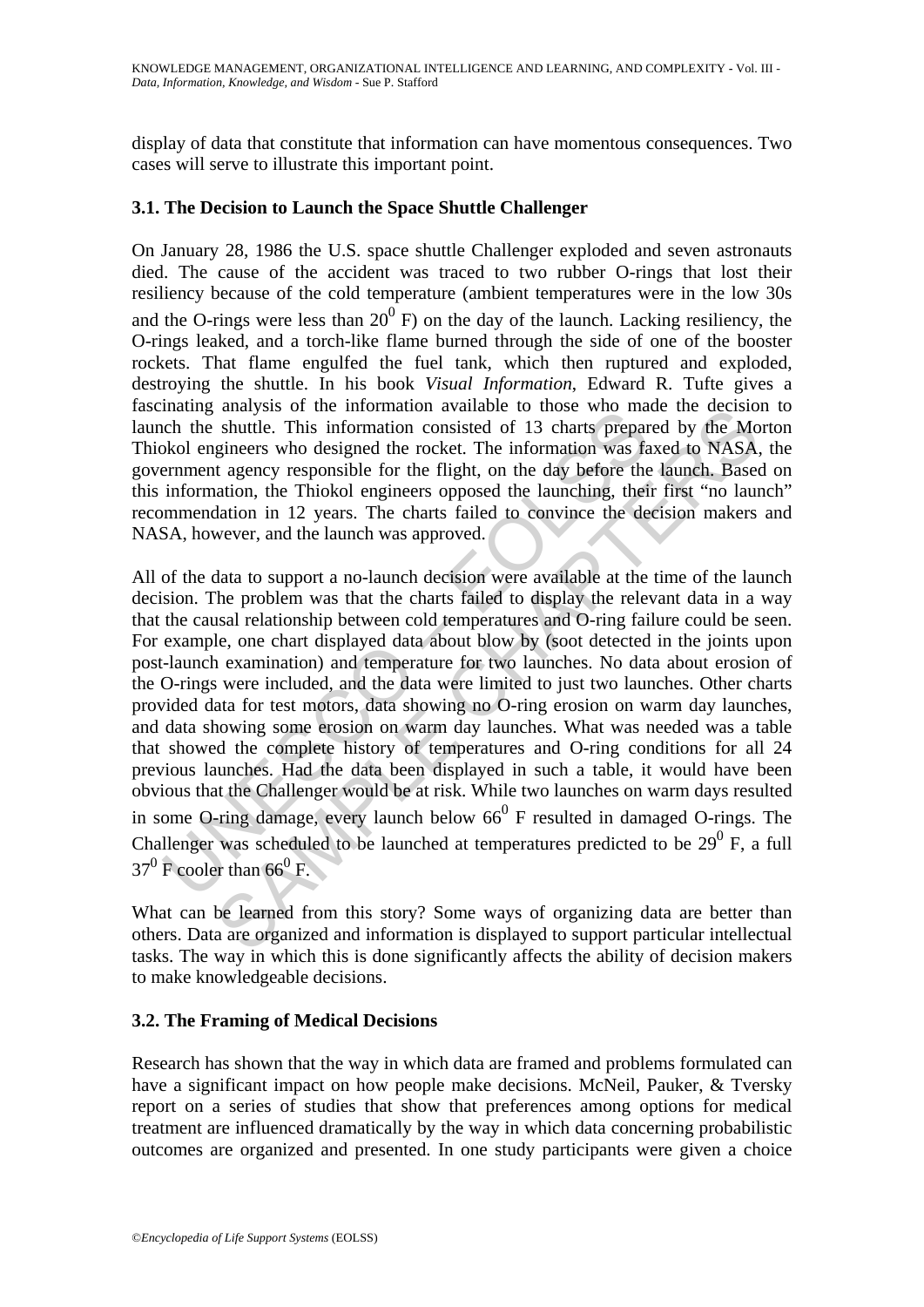between two treatments for cancer: surgery or radiation therapy. Statistical data regarding the effectiveness of the two therapies at three different points in time were given: immediately after treatment, after one year, and after five years. The data indicated that surgery presents a greater immediate risk than radiation therapy, but offers a higher life expectancy. All participants received the same information, but the data were framed differently. For one half of the participants data were framed in terms of mortality, or the percentage of patients who died; for the other half data were framed in terms of survival, or the percentage of patients who survived. When survival rates for radiation therapy were given and compared to survival rates for surgery (100% for radiation therapy, 90% for surgery), 18% of respondents favored radiation therapy. When the same data were framed in terms of mortality (10 % for surgery, 0% for radiation therapy), 44% of respondents favored radiation therapy. This dramatic effect on choice was the same across populations of clinic patients, statistically astute business students and experienced physicians. Furthermore, the effect did not change significantly when the therapies were identified simply as "Therapy A" and "Therapy B."

lents and experienced physicians. Furthermore, the effect ificantly when the therapies were identified simply as "Therapy<br>are studies documented similar effects for participants given optic<br>apies and for couples deciding w Other studies documented similar effects for participants given options for lung cancer therapies and for couples deciding whether to forego pregnancy in the face of a specified risk of an abnormal child. When mixed frames (mortality and survival) were presented the results were intermediate between the results for mortality and survival. In all of these studies, the same data were presented to all participants. Their responses varied depending on how the data were organized or framed.

There appears to be no "right" way to frame data. The fact that different formulations produced reliably different results suggests that a single frame is not entirely adequate. Because mixed frames draw attention to both positive and negative aspects, it might be argued that mixed frames are to be preferred. At the very least, these studies suggest that serious consideration must always be given to the framing of information.

# **3.3. So what?**

and experienced physicians. Furthermore, the effect did not changed experienced physicians. Furthermore, the effect did not changed when the therapies were identified simply as "Therapy A" and "The lies is documented simil Data have been gathered and organized into information for centuries. Computers have made the process more efficient, but haven't alleviated the problems posed by inconsistent definition, haphazard collection, and data gaps. Because data are the foundation upon which information, knowledge and wisdom rest, it is essential that data gatherers be alert to these problems. A thoughtful information display of inconsistently defined data elements serves no one well. Additionally, data must be organized in a manner that best addresses the questions being asked and the problems being addressed. Awareness of the power of information to mislead, misinform, and to bias decisions is a significant step toward the proper management of information. The examples discussed here have easy analogies to the domain of sustainable development. Simply change the question from:

 "Will the low predicted temperature have an adverse effect on the O-rings?" to "Will the predicted rise in temperature have an adverse effect on crop production?" or "Will the rise in population have an adverse effect on air quality?"

Answering such questions and acting wisely on behalf of the planet are unrealistic goals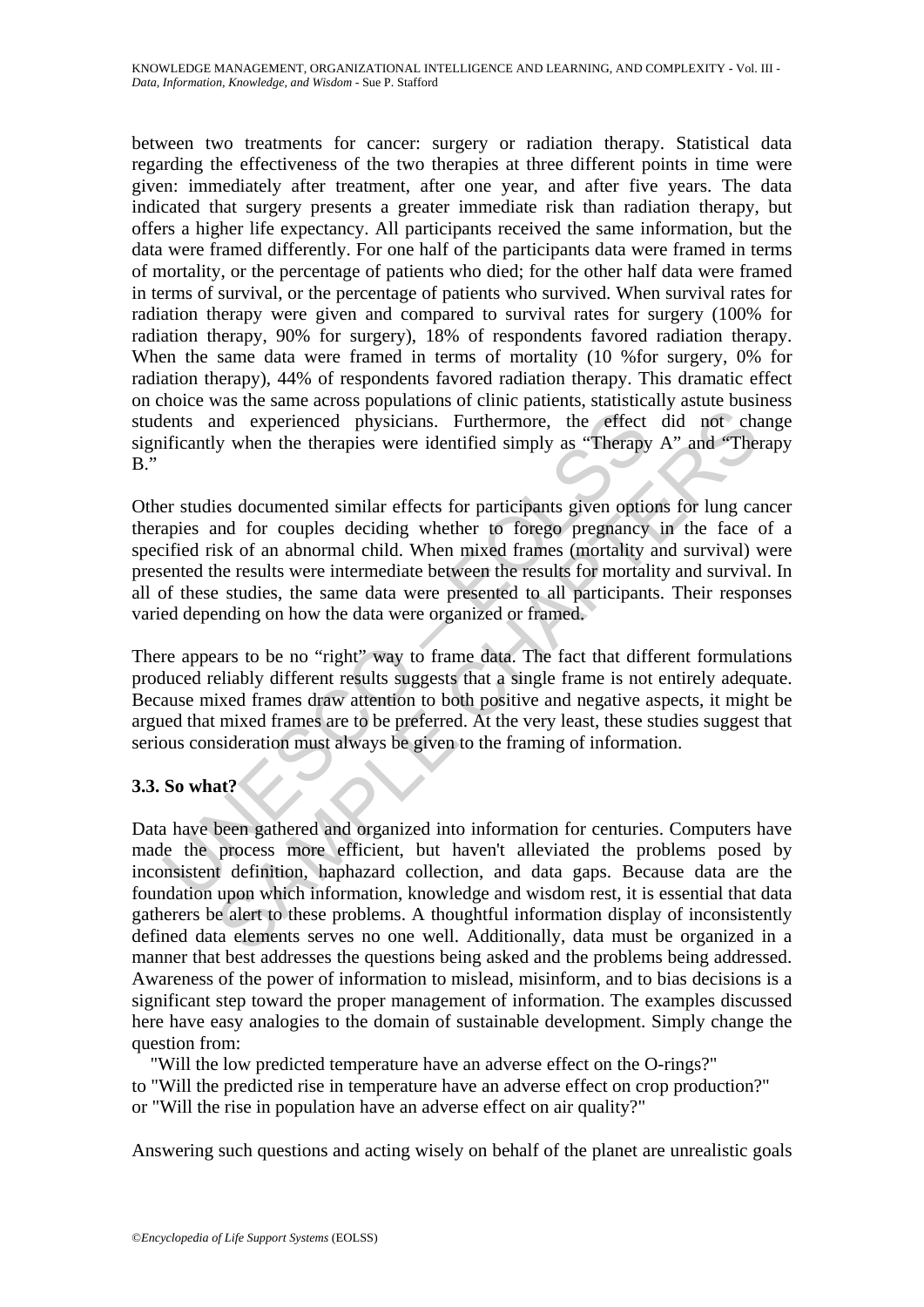unless data are gathered carefully and information is presented thoughtfully. Even in the best of circumstances, however, information isn't enough. Knowing what to do entails grasping the meaning of information. Acting wisely requires motivation driven by appropriate values.

# **4. Knowledge**

Assume perfect data appropriately presented as information. What is involved in knowing? What is involved in grasping the meaning of information? What, precisely, is knowledge? And where is it? And what are its important features? Recent research into the nature of human knowledge and human knowers has uncovered six features that characterize knowledge, knowers, and the act of knowing:

- 1. Knowledge is situated
- 2. Knowers are epistemically dependent
- 3. Knowledge requires trust
- 4. Knowledge and values are intimately connected
- 5. Knowledge can be tacit as well as explicit
- 6. There are multiple ways of knowing

In<br>
Summary are epistemically dependent<br>
Inowledge requires trust<br>
Inowledge can be tacit as well as explicit<br>
Interest are multiple ways of knowing<br>
discussion that follows is made difficult by the fact that knowled<br>
when The discussion that follows is made difficult by the fact that knowledge is multifaceted. Knowledge can be thought of as a product, such as an interpretation of the meaning of Table 1. It can also be thought of as a process of coming to know, such as coming to know the meaning of the information presented in Table 1. Both the product and process are intimately connected to the knowers who generate them. Readers are advised that the focus in the discussion that follows will shift from product to process to knowers and back again as required by the context.

#### **4.1. Knowledge is Situated**

For the controllational state in the controllation in the same and value are stated and values are entimately connected and get and the tact as well as explicit e multiple ways of knowing sion that follows is made difficul It is tempting, and perhaps traditional, to think of knowledge as something that develops and resides in people's heads. Indeed, the image of Rodin's thinker is well-known, at least to many Westerners, and epitomizes this view of knowledge and knowers – knowledge is a pure, abstract and permanent commodity, and knowers are solitary, independent beings. This presumption has strongly influenced the way in which many knowledge management efforts have proceeded, and may account for some of their difficulties. While there certainly are some situations in which knowledge is permanent and in which we come to know primarily in an independent fashion, the presumption that the pursuit of knowledge is ideally an individual pursuit divorced from historical, social, or even biological context, and that knowledge is "in the head" of the knower is misleading and in most cases false.

Consider again the information presented in Table 1. The information is provided by the United Nations Department for Economic and Social Information and Policy Analysis. This organization has gathered the data that populates Table 1 and has organized it according to the schema shown. What can be known on the basis of the information provided on Table 1? Answering this question requires consideration of the context in which knowledge is generated and understood. Knowledge, indeed, is situated and can be understood only relative to its particular context, which is at once political, corporate,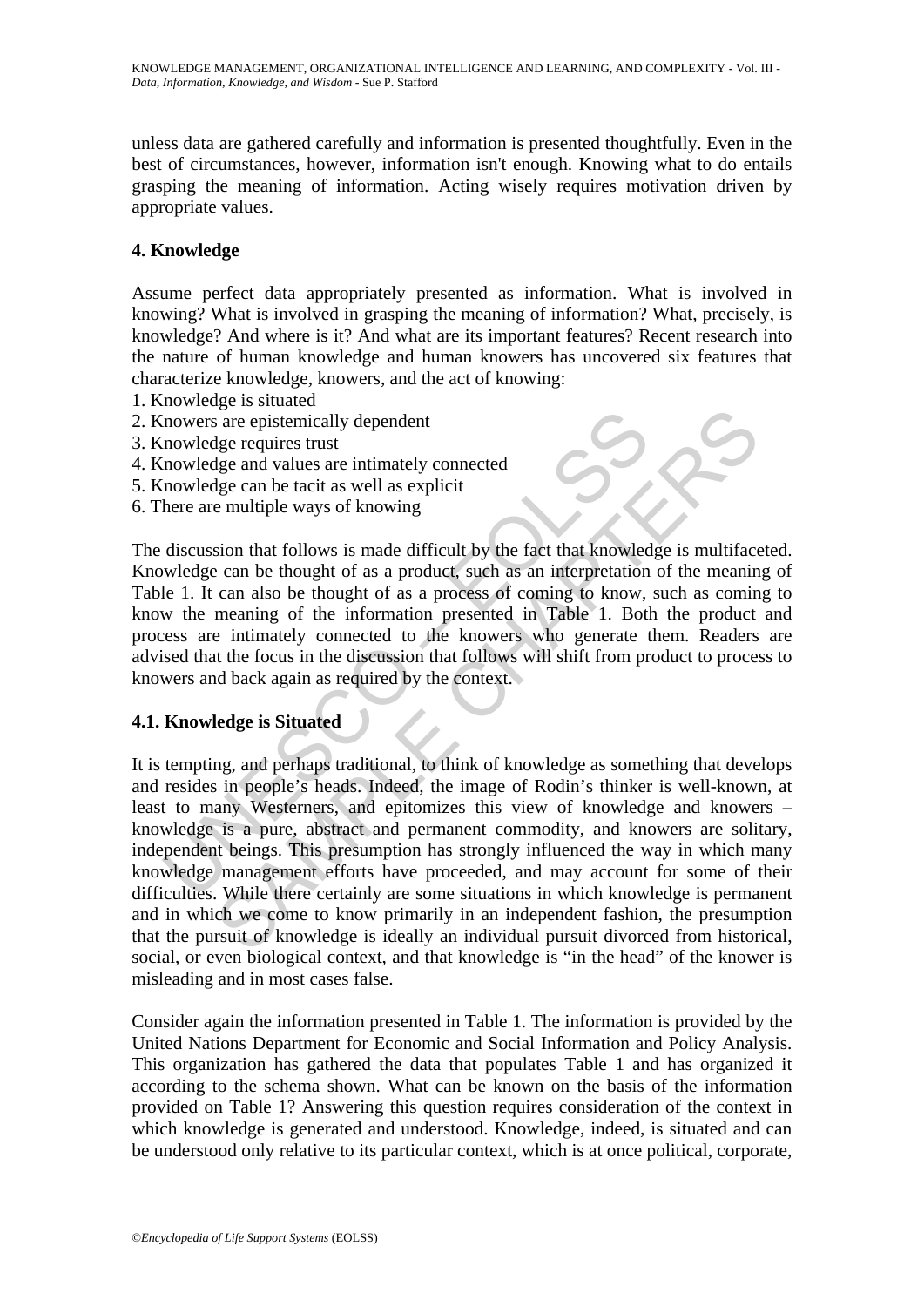physical, social, and psychological.

#### **4.1.1.What is context?**

The word "context" comes from the Latin, *contexere,* which means "to weave together, to join together, to compose." To say that knowledge is situated in a context is to say that what knowledge is is a function of the weaving together of the elements that make up context. It is the interconnected whole that gives meaning to the parts. But what are the parts? What are the elements that constitute context? At the very least, the following elements constitute the context in which knowledge gleaned from Table 1 is situated:

- the global environment
- the culture of the United Nations Department for Economic and Social Information and Policy Analysis
- the physical setting, or "the room" in which the Table is generated
- informal knowledge communities
- personal knowledge sources
- the knowers themselves

the physical setting, or "the room" in which the Table is generated<br>informal knowledge communities<br>personal knowledge sources<br>these elements, woven together, constitute context. The element<br>c-changing, are interpreted by i Sicial setting, or "the room" in which the Table is generated<br>
sicial setting, or "the room" in which the Table is generated<br>
al knowledge communities<br>
lements, woven together, constitute context. The elements are dynamic<br> All these elements, woven together, constitute context. The elements are dynamic and ever-changing, are interpreted by individual knowers, and are woven by them into the fabric of their knowledge. Understanding knowledge requires understanding of both what each of these elements is, and also how individual knowers interpret them. Notice the complexity of knowledge relative to simple data. A number may just be a number, but the manner of its presentation as information and the meaning that can be culled from it are complex indeed!

TO ACCESS ALL THE **25 PAGES** OF THIS CHAPTER, Visit: http://www.eolss.net/Eolss-sampleAllChapter.aspx

#### **Bibliography**

- - -

Aristotle (1941). Nichomachean Ethics. *The Basic Works of Aristotle* Ed. R. McKeon. New York, Random House. [This classic work provides an account of intellectual and moral virtue].

Code, L. (1991). *What Can She Know?* Ithaca, Cornell University Press. [This work explains the role of subjectivity in knowledge].

Gardner, H. (1989). *Frames of Mind*. Basic Books. [This work introduces and explains the notion of types of intelligence].

Goleman, D. (1995). *Emotional Intelligence.* New York, Bantam. [This work explores the nature of emotional intelligence].